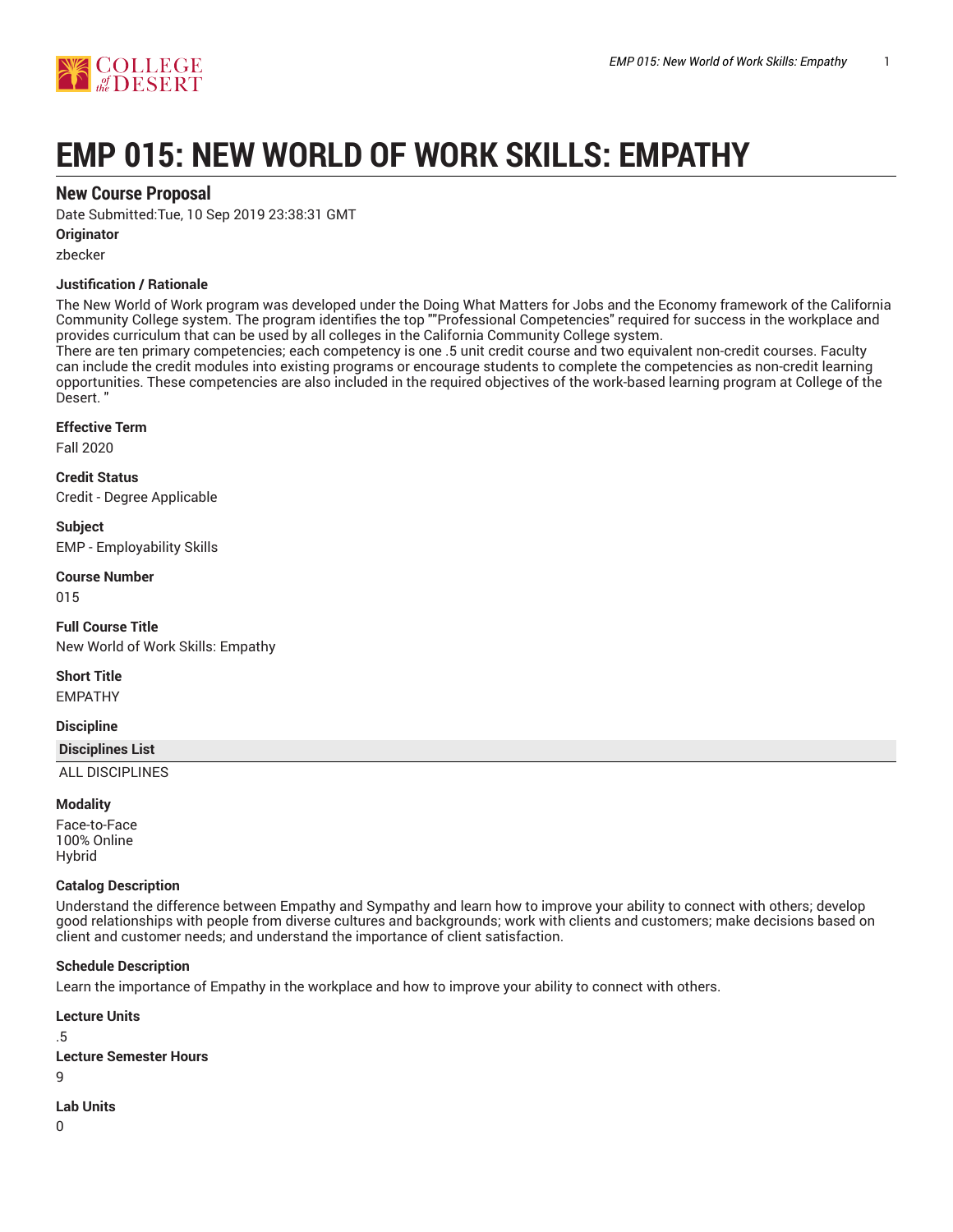

**In-class Hours** 9

**Out-of-class Hours** 18

**Total Course Units** .5 **Total Semester Hours** 27

# **Required Text and Other Instructional Materials**

**Resource Type** Web/Other **Open Educational Resource** Yes

**Year** 2018

# **Description**

New World of Work Instructional Materials available through Linked Learning/New World of Work.

# **Class Size Maximum**

40

# **Course Content**

1. Empathy vs. Sympathy

- 2. Good listening techniques
- 3. Nonverbal communication
- 4. Customer service
- 5. Customer satisfaction

# **Course Objectives**

|             | <b>Objectives</b>                                                                                                      |
|-------------|------------------------------------------------------------------------------------------------------------------------|
| Objective 1 | Recognize the difference between empathy and sympathy.                                                                 |
| Objective 2 | Develop good listening techniques and appropriate questions to help understand what others are thinking and feeling.   |
| Objective 3 | Learn techniques for developing good relationships with people from diverse backgrounds and cultures.                  |
| Objective 4 | Learn the importance of customer satisfaction and how to make decisions based on customer needs and points of<br>view. |

# **Student Learning Outcomes**

|           | Upon satisfactory completion of this course, students will be able to:                         |
|-----------|------------------------------------------------------------------------------------------------|
| Outcome 1 | Demonstrate how Empathy and good listening skills develop trust and strong customer relations. |

# **Methods of Instruction**

| <b>Method</b>      | Please provide a description or examples of how each instructional<br>method will be used in this course.                                                                                 |
|--------------------|-------------------------------------------------------------------------------------------------------------------------------------------------------------------------------------------|
| Discussion         | In class discussion and/or online Canvas discussions on the difference<br>between empathy and sympathy.                                                                                   |
| Collaborative/Team | Creation of cooperative learning tasks such as a small group or paired<br>activities to discuss self-awareness of listening techniques, non-verbal<br>communication and customer service. |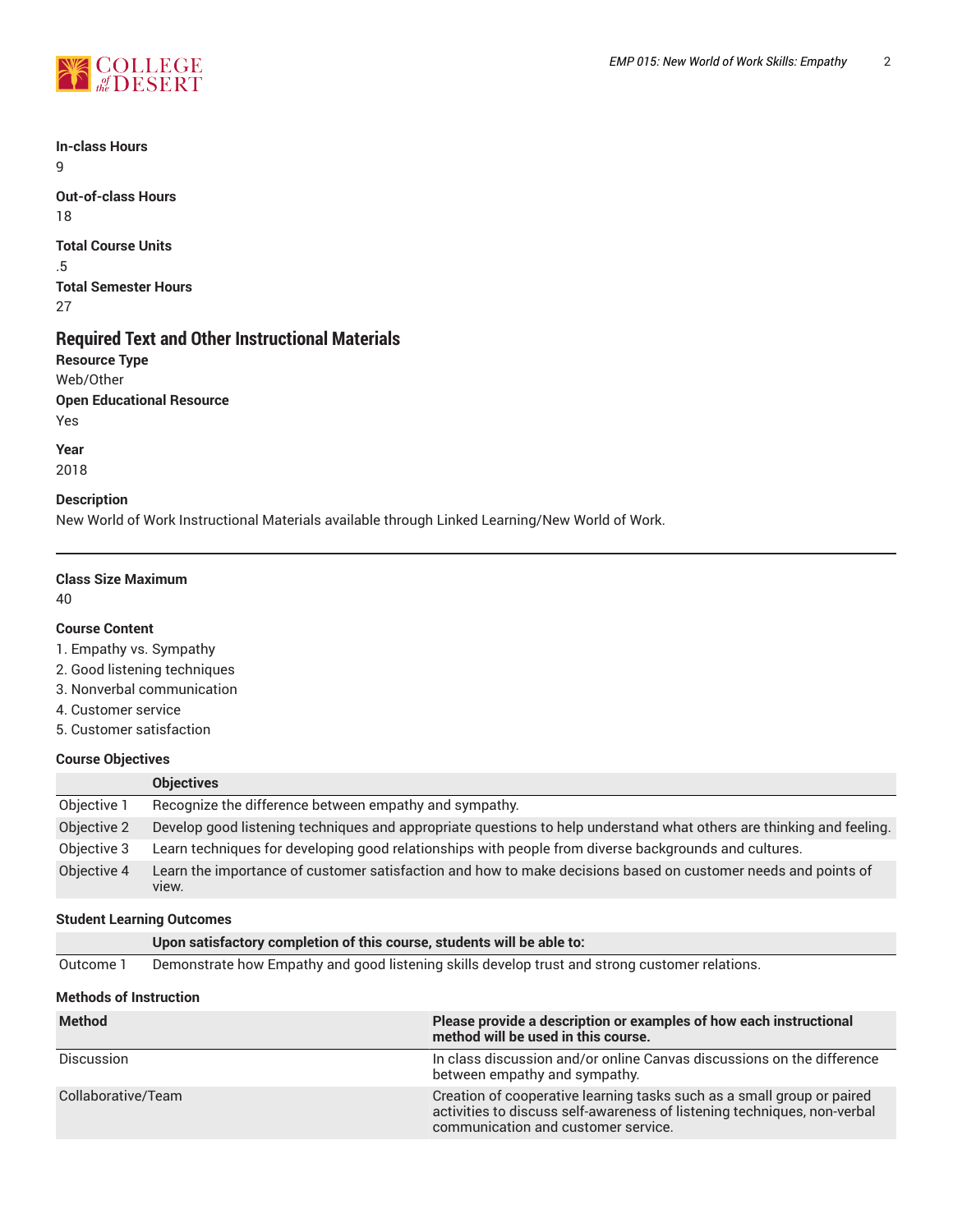

| Technology-based instruction                     | Use of learning materials available on the web, including "What Not To<br>Do" videos.                                                                                                         |                           |  |
|--------------------------------------------------|-----------------------------------------------------------------------------------------------------------------------------------------------------------------------------------------------|---------------------------|--|
| Lecture                                          | Presentation of resources for development of good listening skills and<br>identification of customer service and satisfaction.                                                                |                           |  |
| Self-exploration                                 | Survey at beginning and end of class to determine current viewpoints<br>on empathy and how the resources reviewed in class modify those<br>viewpoints.                                        |                           |  |
| <b>Methods of Evaluation</b>                     |                                                                                                                                                                                               |                           |  |
| <b>Method</b>                                    | Please provide a description or examples of how<br>each evaluation method will be used in this course.                                                                                        | <b>Type of Assignment</b> |  |
| College level or pre-collegiate essays           | Writing Assignments completed out-of-class<br>analyzing current empathy, listening and customer<br>services skills and areas that could be improved.                                          | In and Out of Class       |  |
| Student participation/contribution               | Class discussion and questions on the difference<br>between empathy and sympathy and on the key<br>characteristics of good customer service.                                                  | In Class Only             |  |
| Self/peer assessment and portfolio evaluation    | Surveys at beginning and end of class to determine<br>current viewpoints and modification of those<br>viewpoints achieved in class. Surveys completed<br>out-of-class and discussed in-class. | In and Out of Class       |  |
| Group activity participation/observation         | Activity based analysis of videos and reading<br>materials as applied to the concepts of the course.                                                                                          | In Class Only             |  |
| Presentations/student demonstration observations | Presentations on development of good listening<br>skills and customer service techniques.                                                                                                     | In Class Only             |  |

#### **Assignments**

# **Other In-class Assignments**

- 1. Beginning of semester survey to determine current Awareness of Empathy.
- 2. Individual or Group projects designed to evaluate good listening techniques and the impact of nonverbal communication.
- 3. Online research and activities to investigate customer service and customer satisfaction.
- 4. Case studies designed to demonstrate customer satisfaction.
- 5. Online individual, small group, or paired presentations designed to identify and apply effective communication tools and techniques.
- 6. End of semester survey to identify Empathy strengths and weaknesses.

#### **Other Out-of-class Assignments**

Students are expected to spend a minimum of eighteen hours on outside assignments which include a variety of video resources, self analysis of life experiences, and development of academic and workplace goals.

#### **Grade Methods**

Letter Grade Only

# **Distance Education Checklist**

**Include the percentage of online and on-campus instruction you anticipate.**

**Online %**

100

# **Instructional Materials and Resources**

#### If you use any other technologies in addition to the college LMS, what other technologies will you use and how are you ensuring **student data security?**

New World of Work materials are maintained by Shasta College and made available to faculty and students through Linked In Learning which requires password access.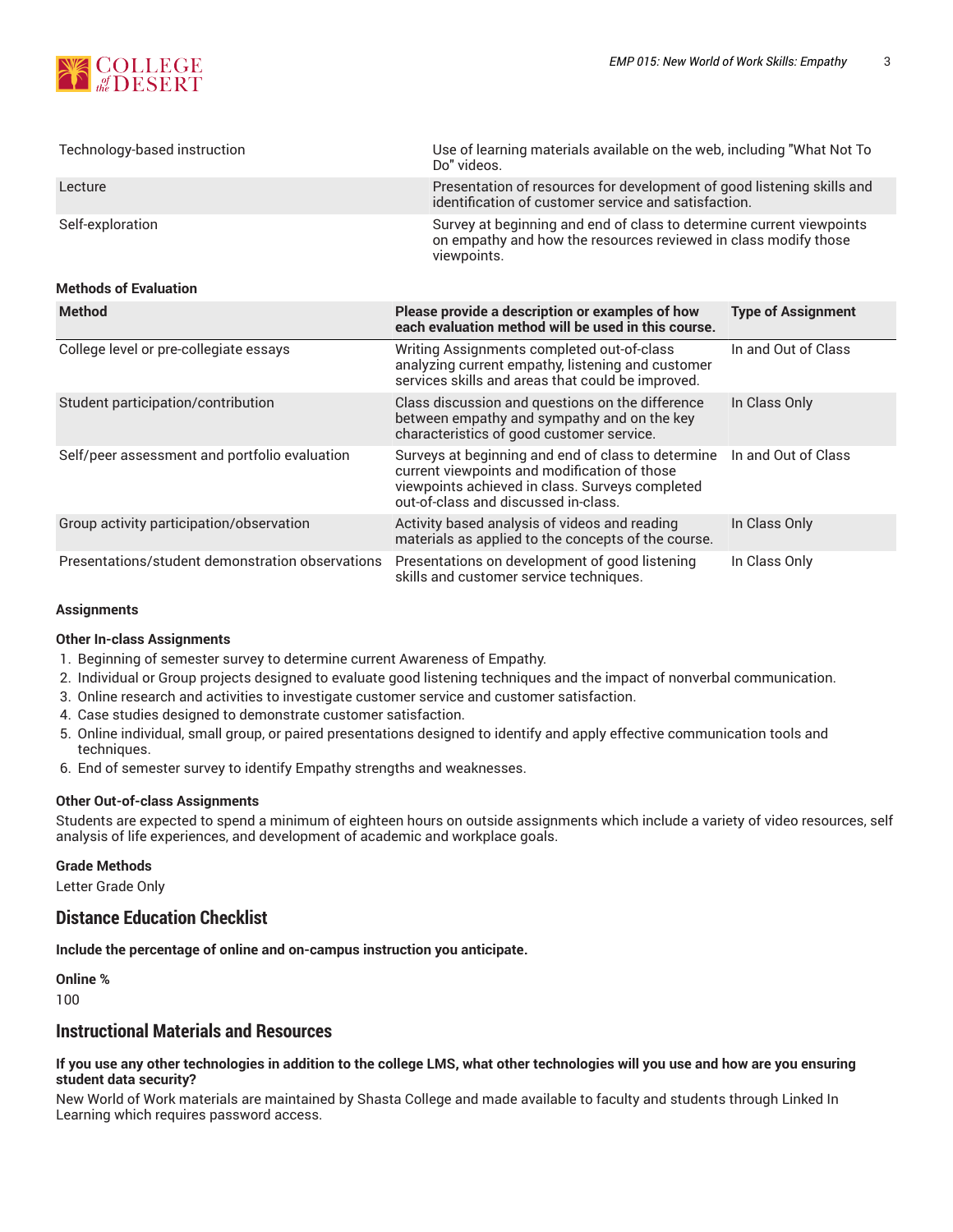

# **If used, explain how specific materials and resources outside the LMS will be used to enhance student learning.**

New World of Work materials have been developed at the state level in collaboration with industry and vetted as appropriate to enhance the learning experience.

# **Effective Student/Faculty Contact**

# Which of the following methods of regular, timely, and effective student/faculty contact will be used in this course?

# **Within Course Management System:**

Timely feedback and return of student work as specified in the syllabus Discussion forums with substantive instructor participation Regular virtual office hours Private messages Online quizzes and examinations Video or audio feedback Weekly announcements

# **External to Course Management System:**

Direct e-mail Posted audio/video (including YouTube, 3cmediasolutions, etc.)

# **For hybrid courses:**

Scheduled Face-to-Face group or individual meetings

# Briefly discuss how the selected strategies above will be used to maintain Regular Effective Contact in the course.

This class will be taught either online or as a hybrid via Canvas. Instructors will use asynchronous text and video messages to interact with the students. Also, discussions boards, constant announcements will be used. Zoom virtual office hours with screen sharing and interaction capabilities will be available.

# **If interacting with students outside the LMS, explain how additional interactions with students outside the LMS will enhance student learning.**

Canvas is used for external interaction as well.

# **Other Information**

# Provide any other relevant information that will help the Curriculum Committee assess the viability of offering this course in an online **or hybrid modality.**

All materials for the course are web-based so online and/or hybrid modality is appropriate.

# **MIS Course Data**

**CIP Code** 32.0105 - Job-Seeking/Changing Skills.

**TOP Code** 051800 - Customer Service

**SAM Code** C - Clearly Occupational

**Basic Skills Status** Not Basic Skills

**Prior College Level** Not applicable

**Cooperative Work Experience** Not a Coop Course

**Course Classification Status** Credit Course